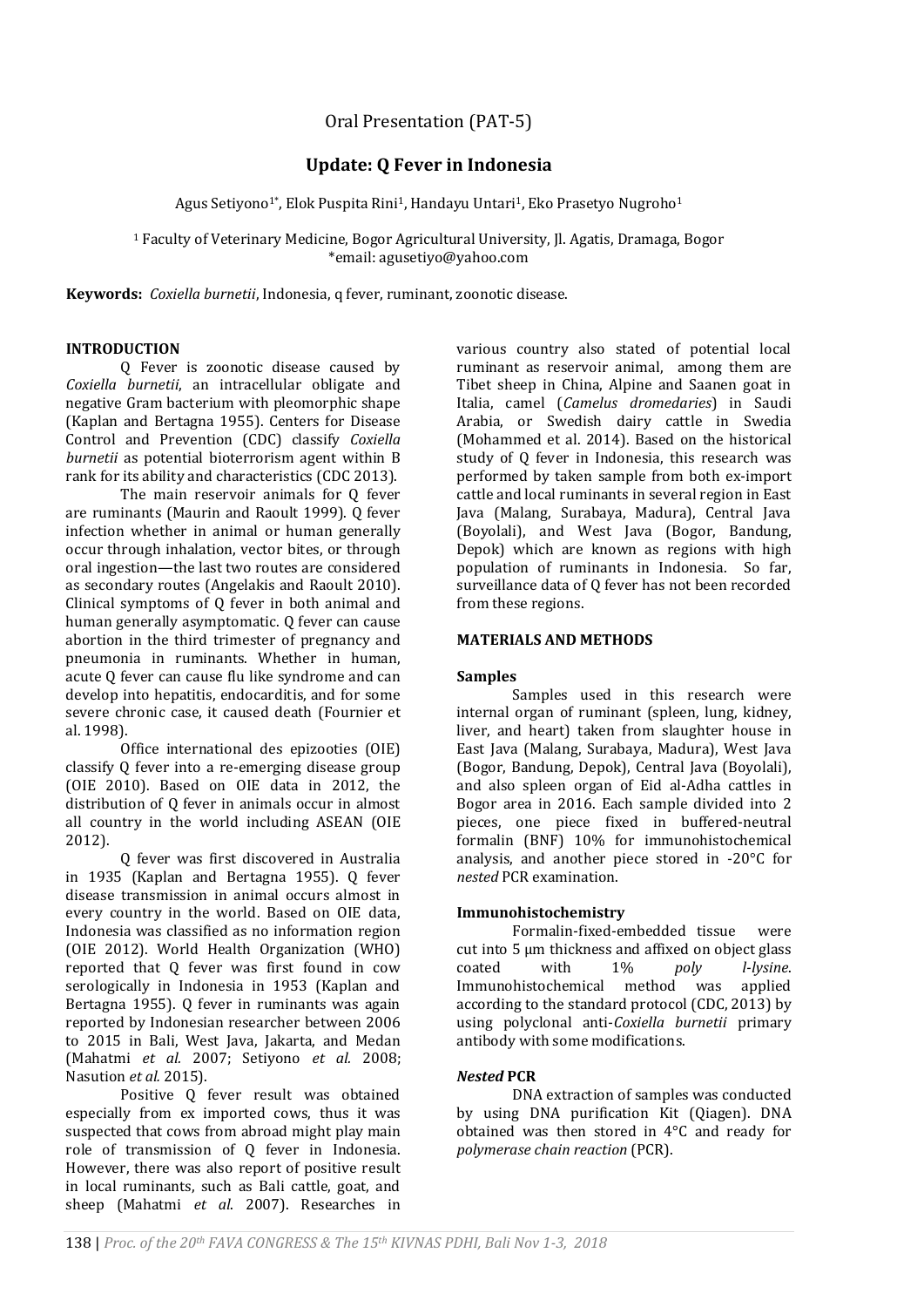# a. *First* **PCR**

PCR was conducted by making PCR mixture consisting DNA sample, primer OMP 1 (5'- AGT AGA AGC ATC CCA AGC ATT-G), OMP2 (TGC CTG CTA GCT GTA ACG ATT-G), *PCR buffer*, dNTP, *Taq buffer* and *Taq polimerase*. Positive control used was *C. burnetii strain Nine Mile* (NM). The samples were amplified in *thermal cycler (Perkin-Elmer Gene Amp PCR systems 9600)*. First PCR product obtained is 500 bp in length.

## b. *Nested* **PCR**

Primer pair used for *nested* PCR were OMP3 (5'-GAA GCG CAA CAA GAA GAA CAC-3') and OMP4 (5'-TTG GAA GTT ATC ACG CAG TTG-3') designed for *C. burnetii* outer membrane. Suspension consist of DNA samples from *first* PCR, primer OMP3 and OMP4, *PCR buffer*, dNTP, DNA free water, *Taq buffer* (Takara Shizo, Shiga, Japan) and 0,15 µl *Taq polymerase* (Takara Shizo, Shiga, Japan). Amplification was conducted again in *thermal cycler* (Perkin-Elmer Gene Amp PCR systems 9600). The expected *nested* PCR product is 437 bp in length.

# c. **Amplification detection**

Electrophoresis of amplification product used agarose gel 1,5% in Tris Acetate EDTA solution. After electrophoresis process, gel was put inside ethydium bromide (60 µg/ml) for 20 minutes and visualized under UV light (*UV luminescence*) and captured into photo.

## **RESULT AND DISCUSSION**

Immunohistochemical analysis showed that 1 of 19 Eid al-Adha cattle's spleen samples from Bogor in 2016 have an immunoreactive positive to anti-*Coxiella burnetii* primary antibody (Fig.1). This positive result indicated by the existence of brownish colour in cell's cytoplasm in spleen.



Figure 1. Immunoreactive positive in spleen samples (black arrow).

PCR detection results of *Coxiella burnetii* from 7 region showed that there are some positive result from ruminant samples in Bogor, Bandung, Depok, Malang, and Boyolali. While in Surabaya and Madura there is no positive results from 40 ruminant's sample organs. This is valuable finding

since there is lack of research which focused on Q Fever in Indonesia. This finding expand the distribution area of Q fever from Bali, West Java, Medan and Jakarta up to Central Java and East Java. Combine with the previous research, it should indicate that there was a potency of wide distribution of Q Fever in Indonesia.

Based on OIE data, Indonesia was classified as no information region exposed to Q fever (11). World Health Organization (WHO) report stated that Q fever as first found in cow serum in Indonesia in 1953 (4). Q fever positive result in ruminants was again reported by Indonesian researcher between 2006 to 2015 in Bali, West Java, Jakarta, and Medan (5;8;13). Q Fever distribution pattern in animals very diverse, not only restricted in ex-import cattle, but also in local ruminant.

PCR positive result of *Coxiella burnetii* in local ruminant indicated that there is possibility of local isolat also could be found in Indonesia. Local animal as potential reservoir for Q Fever had been reported before. Researches in various country stated the potential local ruminant as reservoir animal such as Tibet sheep in China (14), Alpine and Saanen goat in Italia (12), camel (*Camelus dromedaries*) in Saudi Arabia (7), and also Swedish dairy cattle in Swedia (9).

Broadness distribution pattern of Q Fever makes transmission from animal to animal or animal to human become more possible. This disease can spread through many ways including inhalation method. Through this method, people or animals that contact frequently with infected animal has high risk to infected by *Coxiella burnetii*. Abbatoir workers, farmer, veterinarian, and animal keeper are some high risk profession to be infected with Q Fever.

Broad distribution of Q Fever is also influenced by the presence of vector since Q Fever is one of vector borne-disease. Vector like ticks or mosquitos were strongly suspected as potential transmission of *Coxiella burnetii* from animal to other animals. In Indonesia, local ruminant reared in people's farm with lack of hygiene which enable increasing risk of Q Fever from animal to animal and/or animal to human infection.

Another risk factor that support disease transmission from import cow to local ruminant is lack of farm maintenance system which enable frequent interaction between local and import ruminant. This interaction could be managed by the application of standard animal quarantine system. Occasionally, this disease is often ignored in differential diagnosis and thus managed to survive within a certain group of livestock and causes long term financial loss.

The presence of Q Fever disease in Indonesia has not received proper attention from Indonesia's government. The distribution pattern